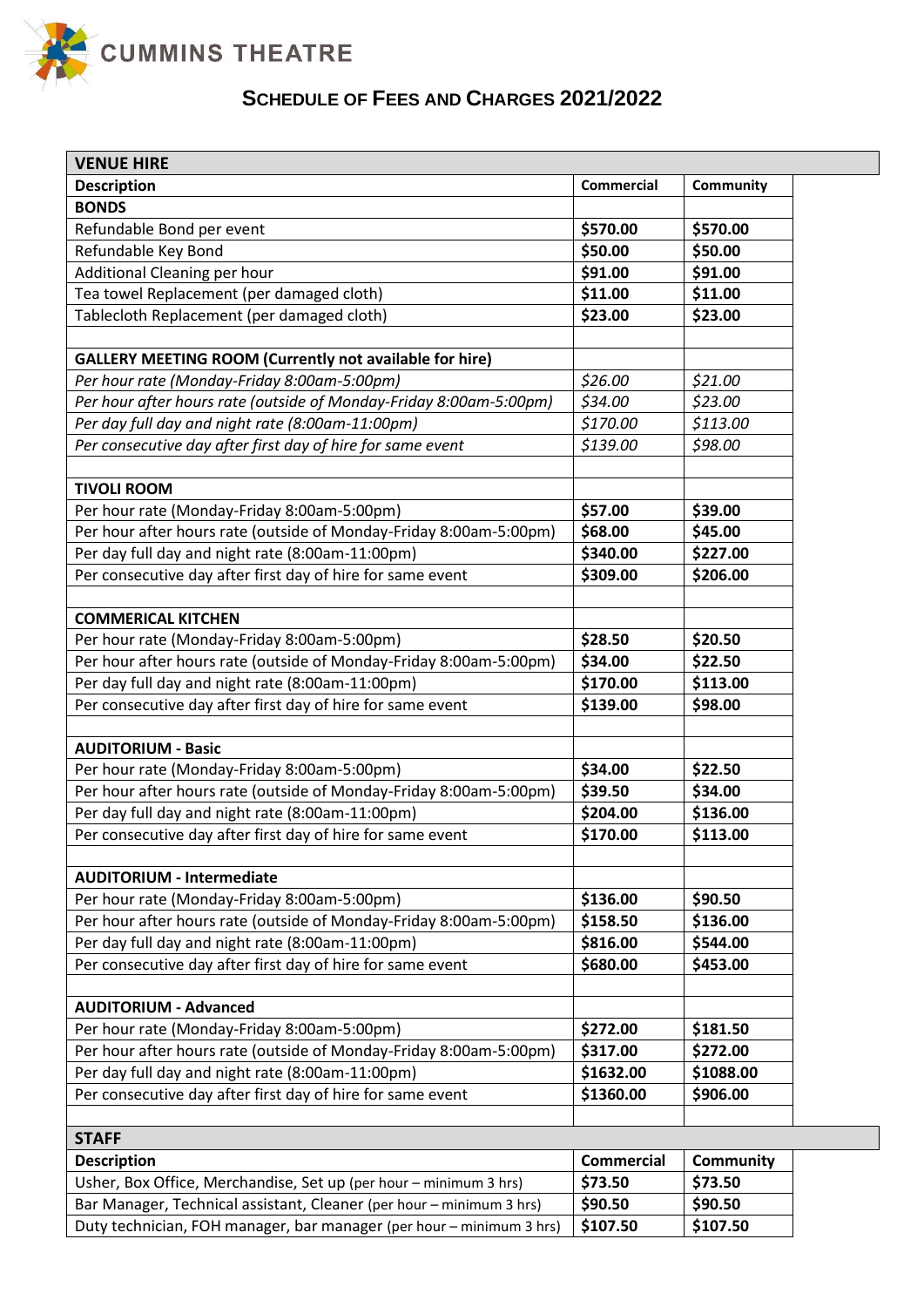| <b>EQUIPMENT</b>                                                     |                   |                  |
|----------------------------------------------------------------------|-------------------|------------------|
| <b>Description</b>                                                   | <b>Commercial</b> | <b>Community</b> |
| Fold Back Speaker Set of 4 (per event)                               | \$45.00           | \$45.00          |
| Stage Risers Set of 4 (per event)                                    | \$45.00           | \$45.00          |
| Additional Microphone and Stand (per event)                          | \$23.00           | \$23.00          |
| Projector (per event)                                                | \$91.00           | \$91.00          |
| Cinema Kit and Technician (per hour)                                 | \$113.00          | \$113.00         |
| Yamaha Upright Piano or Digital Piano Hire (does not include tuning) | \$113.00          | \$113.00         |
| Tablecloths - special                                                | \$11.00           | \$11.00          |
| Chair Covers (per cover) no setup or pack down included              | \$2.83            | \$2.83           |
| Chair Covers (per cover) setup and pack down included                | \$3.97            | \$3.97           |
| Tea & Coffee station                                                 | \$45.00           | \$45.00          |
| Extra Trestle Tables (per table)                                     | \$11.00           | \$11.00          |
| Staging Truss - 3m Box piece and Base Plate (per section, per event) | \$45.00           | \$45.00          |
| Auto Poles (per 3m section & curtain)                                | \$45.00           | \$45.00          |
| <b>ADMINISTRATION</b>                                                |                   |                  |
| <b>Description</b>                                                   | <b>Commercial</b> | Community        |
| Ticketing Service - per ticket handled \$0 - \$15                    | \$3.85            | \$3.85           |
| Ticketing Service - per ticket handled \$15 upwards                  | \$3.95            | \$3.95           |
| Booking Fee - per ticket handled                                     | \$3.60            | \$3.60           |
| Postage and Handling of tickets per transaction                      | \$4.55            | \$4.55           |
| <b>Advertising Service</b>                                           | \$31.00           | \$31.00          |
| <b>Poster Distribution</b>                                           | \$113.00          | \$113.00         |
| <b>Flyer Distribution</b>                                            | \$170.00          | \$170.00         |
| Liquor Licence between 251-500 persons (per event per day)           | \$116             | \$116            |
| Liquor Licence under 250 persons (per event per day)                 | \$77              | \$77             |

*\* All Fees and Charges are subject to review on 1st July every year.*

If you have any questions about costings and requirements for your event, please contact the Cummins Theatre Manager – [cumminstheatre@merredin.wa.gov.au](mailto:cumminstheatre@merredin.wa.gov.au)

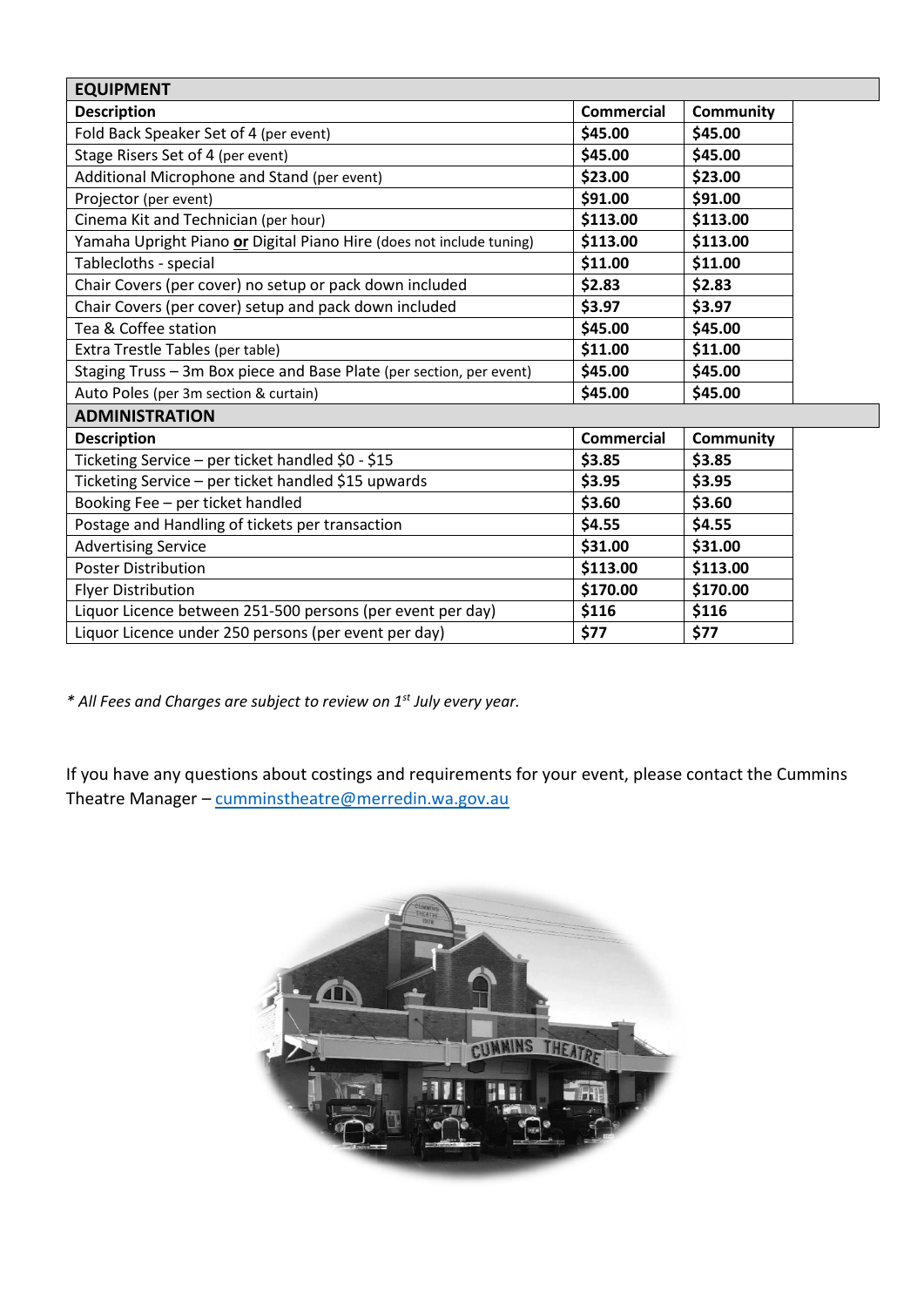## **AREAS OF HIRE** – WHAT'S INCLUDED

### **COMMERCIAL KITCHEN -**

- Includes hire of one set of tea towels (*tea towels returned in an unusable condition will be charged an \$11.00 fee*).
- Includes use of all cutlery, crockery, and glassware. It is the responsibility of the hirer to return all items in a clean and usable condition or a minimum three hours additional cleaning fee will be charged.
- Includes use of benches, ovens, microwaves, urn and dishwasher.
- Includes the use of the catering fridge and box freezer only. If additional fridge or freezer space is required please speak to the Theatre Manager.
- The kitchen is to be returned in a clean and usable condition, including the emptying and relining of all kitchen bins. It is the responsibility of the hirer to return all items in a clean and usable condition or a minimum three hours additional cleaning will be charged.

## **TIVOLI FUNCTION ROOM**

- Includes hire of the Tivoli Function Room only. Access to main auditorium not included.
- No backstage access.
- Table and chairs available tablecloth hire not included.
- No technical assistance included (*may be purchased separately*).

*Examples of use: dance classes, small meetings, workshops.*

## **AUDITORIUM - BASIC HIRE -**

- Includes hire of the auditorium floor space only.
- No stage access.
- No backstage access.
- Included in package is basic overhead lighting, air-conditioning/heating.
- No technical assistance included (*may be purchased separately*).
- If event is using tables -tablecloth hire is not included.

*Examples of use: dance classes, small meetings, workshops.*

#### **AUDITORIUM - INTERMEDIATE HIRE -**

- Includes hire of the auditorium floor space, stage, and elevated seating.
- Dressing rooms may only be used with prior approval of theatre manager
- Included in package is basic theatrical lighting, air-conditioning/heating, basic sound system.
	- $\triangleright$  Basic theatrical lighting includes three states: full stage wash, half stage wash, and lectern.
	- ➢ Basic sound system includes the use of two standard microphones and speakers. It does not include fold-back.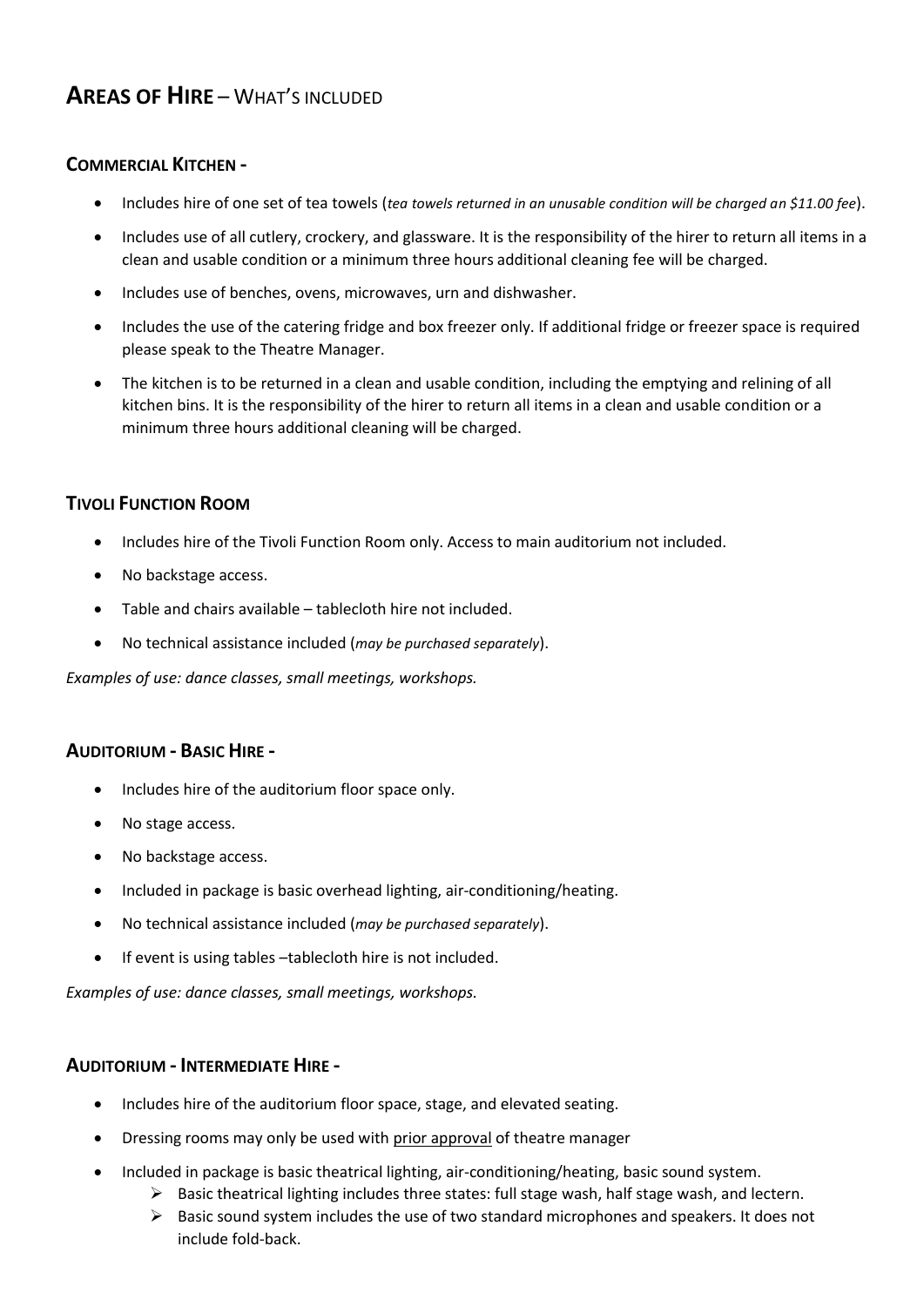- Includes 2 hours of basic technical assistance (*additional hours may be purchased separately*).
- If event is using tables standard table rounds, and chairs are included. Tablecloth hire is not included.

*Examples of use: school graduations, award ceremonies, large meetings, funerals.*

### **AUDITORIUM - ADVANCED HIRE -**

- Includes hire of the auditorium floor space, stage, elevated seating and dressing rooms, and green room.
- Included in package is theatrical lighting, air-conditioning/heating, advanced sound system.
- Includes one duty technician\*\* throughout the event including bump-in and bump-out.
- Includes front of house manager throughout the event.
- If event is using tables standard table rounds, and chairs are included. Tablecloth hire is not included.

#### *Examples of use: concerts, theatrical performances, dance concerts, weddings, balls.*

\*\*Please note that depending on the complexity of your event additional charges may be required. Please speak to the theatre manager to determine what level of service you require for your event.

## **TICKETING SERVICE -**

- Display of event information on the Cummins Theatre website.
- Accept online orders for all ticket sales.
- Sell tickets at Theatre box office outlets (*Central Wheatbelt Visitors Centre, and Cummins Theatre Office) during office hours (these hours vary depending on the outlet*).
- Sell door sale tickets at Cummins Theatre half an hour prior to the beginning of an event.
- Provide you with data related to your event included sales reports, activity report, ticketing reports, and attendance reports (*please note we are only able to provide you with a list of those attendees who have opted to have their details passed on to third parties. No other attendee details can be released without prior consent*).
- This ticketing service is available in two categories based on individual ticket price:
	- $\triangleright$  Events \$0 \$15 the cost is \$2.75 per ticket
	- $\triangleright$  Events \$15 upwards the cost is \$3.85 per ticket

#### **ADVERTISING SERVICE -**

- Inclusion of event on website calendar including one image (*must be supplied in dimensions of 720px width x 406px height*), one video link, and description up to 300 words.
- Promotion of event on Cummins Theatre website and Facebook page.
- Distribution of prepared media release to local media outlets.
- Inclusion of event in the Phoenix newspaper.
- Display of one A3 poster in Cummins Theatre main window (*must be provided by hirer*)
- Display of flyers at Cummins Theatre (*must be provided by hirer*)